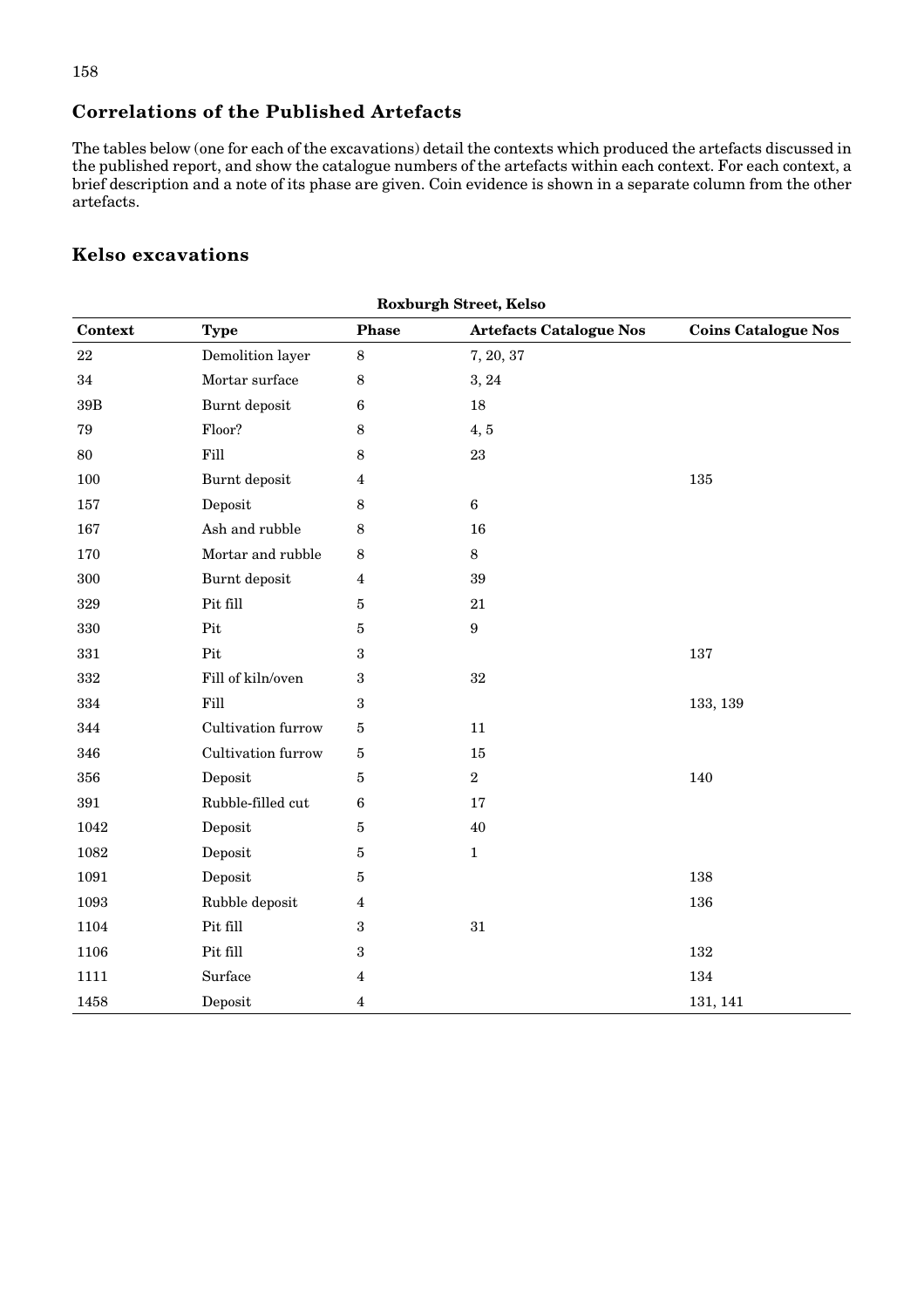| $\frac{1}{2}$ |                  |              |                                |                            |  |
|---------------|------------------|--------------|--------------------------------|----------------------------|--|
| Context       | Type             | <b>Phase</b> | <b>Artefacts Catalogue Nos</b> | <b>Coins Catalogue Nos</b> |  |
|               | Demolition layer | 3            | 25                             |                            |  |
| 3             | Demolition layer | 3            | 27                             |                            |  |
| 8             | Deposit          | 3            | 22, 30, 38, 41                 |                            |  |
| 26            | Deposit          | 2            | 19, 26                         |                            |  |
| 33            | Deposit          | 2            | 10                             |                            |  |
| 85            | Deposit          | 2            | 28                             |                            |  |

**Chalkheugh Terrace, Kelso**

| <b>Wester Kelso/Floors Castle</b> |             |              |                                |                            |  |
|-----------------------------------|-------------|--------------|--------------------------------|----------------------------|--|
| Context                           | Type        | <b>Phase</b> | <b>Artefacts Catalogue Nos</b> | <b>Coins Catalogue Nos</b> |  |
|                                   |             | 4            | 34, 36, 42, 47, 49             |                            |  |
| 3                                 | Gravel path | 4            | 14, 44                         |                            |  |
| 6                                 | Deposit     | 4            | 12, 33, 45, 46                 |                            |  |
| 8                                 | Garden soil | 3            | 13, 43, 48                     |                            |  |

## **Peebles excavations**

| <b>Bridgegate</b> |                            |                         |                                                                                                                                             |                            |  |
|-------------------|----------------------------|-------------------------|---------------------------------------------------------------------------------------------------------------------------------------------|----------------------------|--|
| Context           | <b>Type</b>                | <b>Phase</b>            | <b>Artefacts Catalogue Nos</b>                                                                                                              | <b>Coins Catalogue Nos</b> |  |
| $\mathbf{1}$      | Overburden                 | $\bf 5$                 | 52, 77, 87, 89, 90, 96, 97, 98a, 99,<br>101, 102, 103, 104, 105, 106, 107,<br>108, 109, 110, 112, 113, 114, 115,<br>116, 117, 118, 119, 120 |                            |  |
| $\bf 5$           | Wall cupboard              | $\overline{4}$          | 60, 84                                                                                                                                      |                            |  |
| 24                | Wall                       | $\sqrt{2}$              | 81                                                                                                                                          |                            |  |
| 59                | Spit                       | $\bf 5$                 | 50, 53, 58, 59, 61, 88, 91, 92, 93, 94,<br>95, 98b, 100                                                                                     |                            |  |
| 125               | Deposit                    | $\sqrt{3}$              | 72, 74                                                                                                                                      |                            |  |
| 147               | Pit fill                   | $\bf 5$                 | $51\,$                                                                                                                                      |                            |  |
| 154               | Levelling                  | $\overline{\mathbf{4}}$ | 62, 63, 64, 65, 66                                                                                                                          |                            |  |
| 158               | Deposit                    | $\overline{4}$          | 67                                                                                                                                          |                            |  |
| 210               | Foundation trench backfill | unphased                | 73                                                                                                                                          |                            |  |
| 233               | Rubble                     | $\sqrt{2}$              | 80                                                                                                                                          |                            |  |
| 237               | Rubble                     | $\overline{2}$          | 85                                                                                                                                          |                            |  |
| 271               | Gravel surface             | $\sqrt{3}$              | 56, 82                                                                                                                                      | 142, 143                   |  |
| 281               | Gravel surface             | $\sqrt{3}$              | 54                                                                                                                                          |                            |  |
| 287               | Deposit                    | $\mathbf{3}$            | 68                                                                                                                                          |                            |  |
| 291               | Deposit                    | unphased                |                                                                                                                                             | 146                        |  |
| 317               | Floor?                     | unphased                |                                                                                                                                             | 144, 145                   |  |
| 349               | Deposit                    | $\overline{2}$          | 79                                                                                                                                          |                            |  |
| 356               | Deposit                    | $\boldsymbol{2}$        | 57,78                                                                                                                                       |                            |  |
| 365               | Deposit                    | $\sqrt{2}$              | $55\,$                                                                                                                                      |                            |  |
| 390               | Deposit                    | unphased                | 69                                                                                                                                          |                            |  |
| 450               | Deposit                    | $\sqrt{3}$              | 70,83                                                                                                                                       |                            |  |